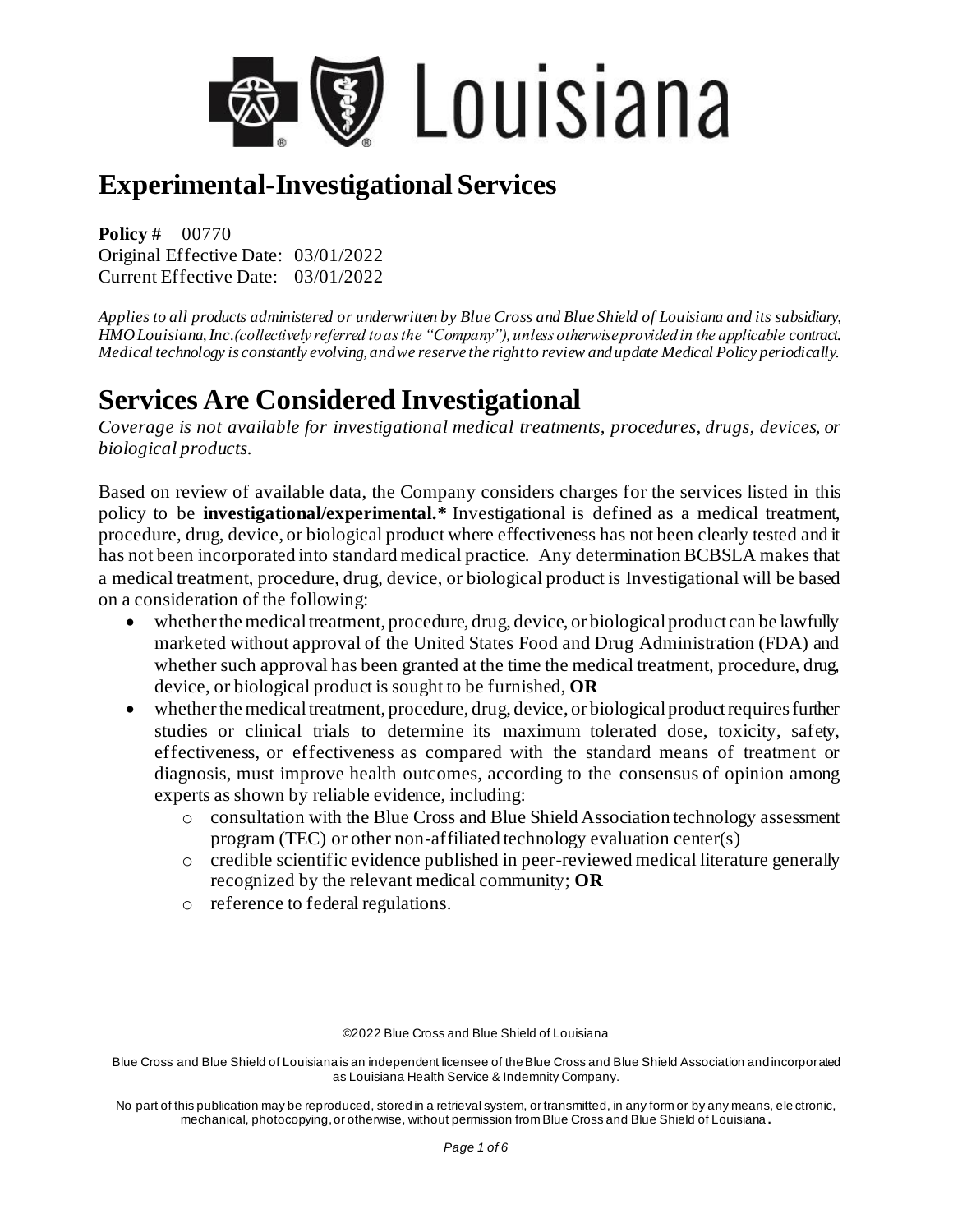

Policy # 00770 Original Effective Date: 03/01/2022 Current Effective Date: 03/01/2022

### **Policy Guidelines**

Determinations are made by the Plan after BCBSLA's review of available scientific data. Evidence based physician specialty societal guidelines, opinions of experts in a particular field and opinions and assessments of nationally recognized review organizations may also be considered by the Plan but are not determinative or conclusive.

#### **Medical and Scientific Evidence is defined by BCBSLA as one of the following:**

- Peer-reviewed scientific studies published in or accepted for publication by medical journals that meet nationally recognized requirements for scientific manuscripts and that submit most of their published articles for review by experts who are not part of the editorial staff.
- Peer-reviewed literature or biomedical compendia from such sources as the National Institute of Health's National Library of Medicine or The Cochrane Library.
- An accepted indication for treatment in one of the following standard reference compendia:
	- o The American Hospital Formulary Service-Drug Information,
	- o The American Medical Association Drug Evaluations,
	- o The American Dental Association Accepted Dental Therapeutics, and
	- o The United States Pharmacopoeia Drug Information.
- An accepted indication for treatment of cancer in one of the following standard reference compendia, for drugs approved by the FDA for treatment of cancer:
	- o The National Comprehensive Cancer Network Drugs & Biologics Compendium
	- o The Thomson Micromedex ®‡ DRUGDEX ®‡
	- o The Elsevier Gold Standard's Clinical Pharmacology
	- o Any other authoritative compendia as recognized periodically by the United States Secretary of Health and Human Services.
- Findings, studies, or research conducted by or under the auspices of federal government agencies and nationally recognized federal research institutes including the:
	- o U.S. Department of Health and Human Services,
	- o Federal Agency for Healthcare Research and Quality,
	- o National Institutes of Health,
	- o National Cancer Institute,
	- o National Academy of Sciences,
	- o Center for Medicare and Medicaid Services, and

©2022 Blue Cross and Blue Shield of Louisiana

Blue Cross and Blue Shield of Louisiana is an independent licensee of the Blue Cross and Blue Shield Association and incorporated as Louisiana Health Service & Indemnity Company.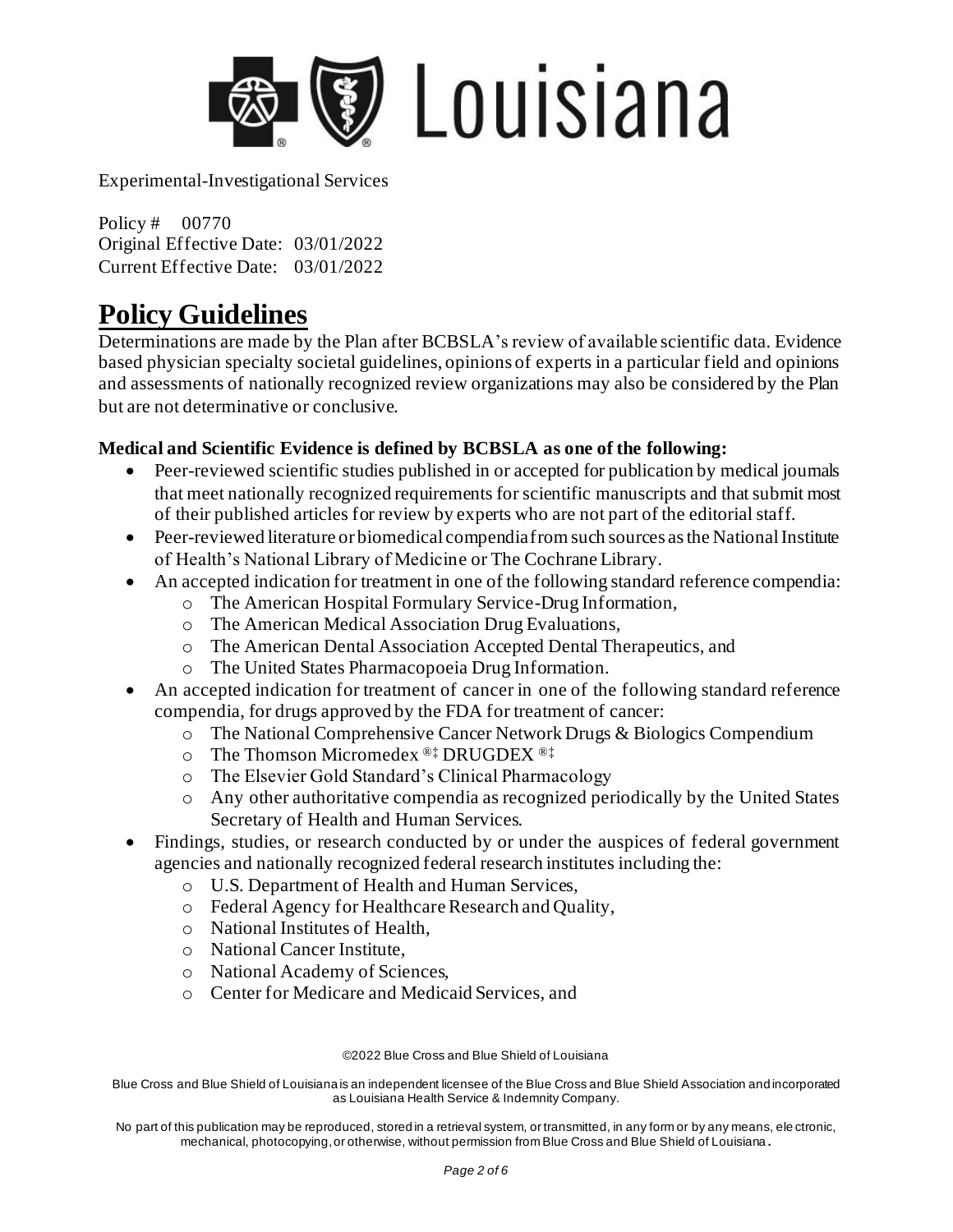

Policy # 00770 Original Effective Date: 03/01/2022 Current Effective Date: 03/01/2022

> o Any national board recognized by the National Institutes of Health for the purpose of evaluating the medical value of health services.

### **Rationale/Source**

This medical policy was developed through consideration of peer-reviewed medical literature generally recognized by the relevant medical community, U.S. Food and Drug Administration approval status, nationally accepted standards of medical practice and accepted standards of medical practice in this community, Blue Cross and Blue Shield Association technology assessment program (TEC) and other non-affiliated technology evaluation centers, reference to federal regulations, other plan medical policies, and accredited national guidelines.

## **Policy History**

Original Effective Date: 03/01/2022 12/02/2021 Medical Policy Committee review 12/08/2021 Medical Policy Implementation Committee approval. New policy. 12/20/2021 Coding Update 03/17/2022 Coding Update 03/24/2022 Coding Update 03/28//2022 Coding Update 04/06/2022 Coding Update 04/13/2022 Coding Update 05/26/2022 Coding Update 06/20/2022 Coding Update Next Scheduled Review Date: 12/2022

# **Coding**

*The five character codes included in the Blue Cross Blue Shield of Louisiana Medical Policy Coverage Guidelines are obtained from Current Procedural Terminology (CPT®) ‡ , copyright 2020 by the American Medical Association (AMA). CPT is developed by the AMA as a listing of descriptive terms and five character identifying codes and modifiers for reporting medical services and procedures performed by physician.*

©2022 Blue Cross and Blue Shield of Louisiana

Blue Cross and Blue Shield of Louisiana is an independent licensee of the Blue Cross and Blue Shield Association and incorporated as Louisiana Health Service & Indemnity Company.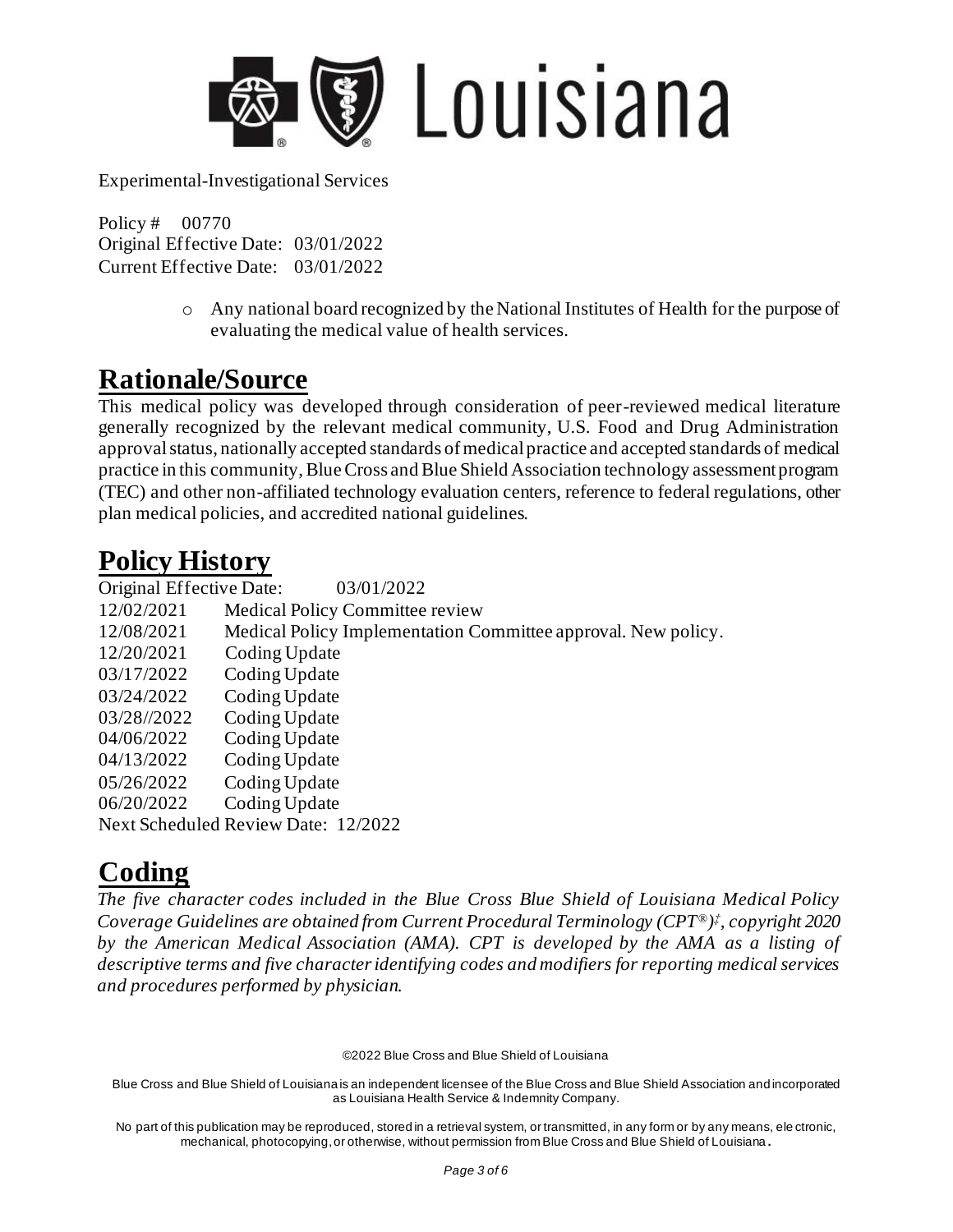

Policy # 00770 Original Effective Date: 03/01/2022 Current Effective Date: 03/01/2022

*The responsibility for the content of Blue Cross Blue Shield of Louisiana Medical Policy Coverage Guidelines is with Blue Cross and Blue Shield of Louisiana and no endorsement by the AMA is intended or should be implied. The AMA disclaims responsibility for any consequences or liability attributable or related to any use, nonuse or interpretation of information contained in Blue Cross Blue Shield of Louisiana Medical Policy Coverage Guidelines. Fee schedules, relative value units, conversion factors and/or related components are not assigned by the AMA, are not part of CPT, and the AMA is not recommending their use. The AMA does not directly or indirectly practice medicine or dispense medical services. The AMA assumes no liability for data contained or not contained herein. Any use of CPT outside of Blue Cross Blue Shield of Louisiana Medical Policy Coverage Guidelines should refer to the most current Current Procedural Terminology which contains the complete and most current listing of CPT codes and descriptive terms. Applicable FARS/DFARS apply.*

CPT is a registered trademark of the American Medical Association.

Codes used to identify services associated with this policy may include (but may not be limited to) the following:

| Code Type    | Code                                                                                                                                                                                                                                                                                                                                                                                                                                                                                                                                                                                                                                                                |
|--------------|---------------------------------------------------------------------------------------------------------------------------------------------------------------------------------------------------------------------------------------------------------------------------------------------------------------------------------------------------------------------------------------------------------------------------------------------------------------------------------------------------------------------------------------------------------------------------------------------------------------------------------------------------------------------|
| <b>CPT</b>   | 37790, 70371, 70557, 70558, 70559, 91132, 91133, 92520, 92572,<br>93998, 95060, 95065, 96904, 99605, 99606, 99607, 0017M<br>Delete code effective 04/01/2022: 0014M, 0009U, 0294U, 0296U<br>Delete codes effective 05/01/2022: 37187, 37188, 80280, 82656, 84145,<br>86001, 87801, 87809, 96146<br>Add codes effective 04/01/2022: 0091U, 0095U, 0317U<br>Add codes effective 05/01/2022: 0268U, 0269U, 0270U, 0271U, 0272U,<br>0273U, 0274U, 0276U, 0277U, 0282U<br>Add code effective 07/01/2022: 0331U<br>Delete code effective 07/01/2022: 57465, 80187, 80235, 80285, 82107,<br>82610, 82777, 83631, 83876, 83951, 84449, 86486, 92145, 92576,<br>0007U, 0010U |
| <b>HCPCS</b> | A4600, A9507, C1052, C1833, C1839, C2623, C8937, C9757, C9758<br>C9760, C9772, C9773, C9774, C9775, E0221, G2170, G2171, K1002,<br>K1004, S8930, S9056                                                                                                                                                                                                                                                                                                                                                                                                                                                                                                              |

©2022 Blue Cross and Blue Shield of Louisiana

Blue Cross and Blue Shield of Louisiana is an independent licensee of the Blue Cross and Blue Shield Association and incorporated as Louisiana Health Service & Indemnity Company.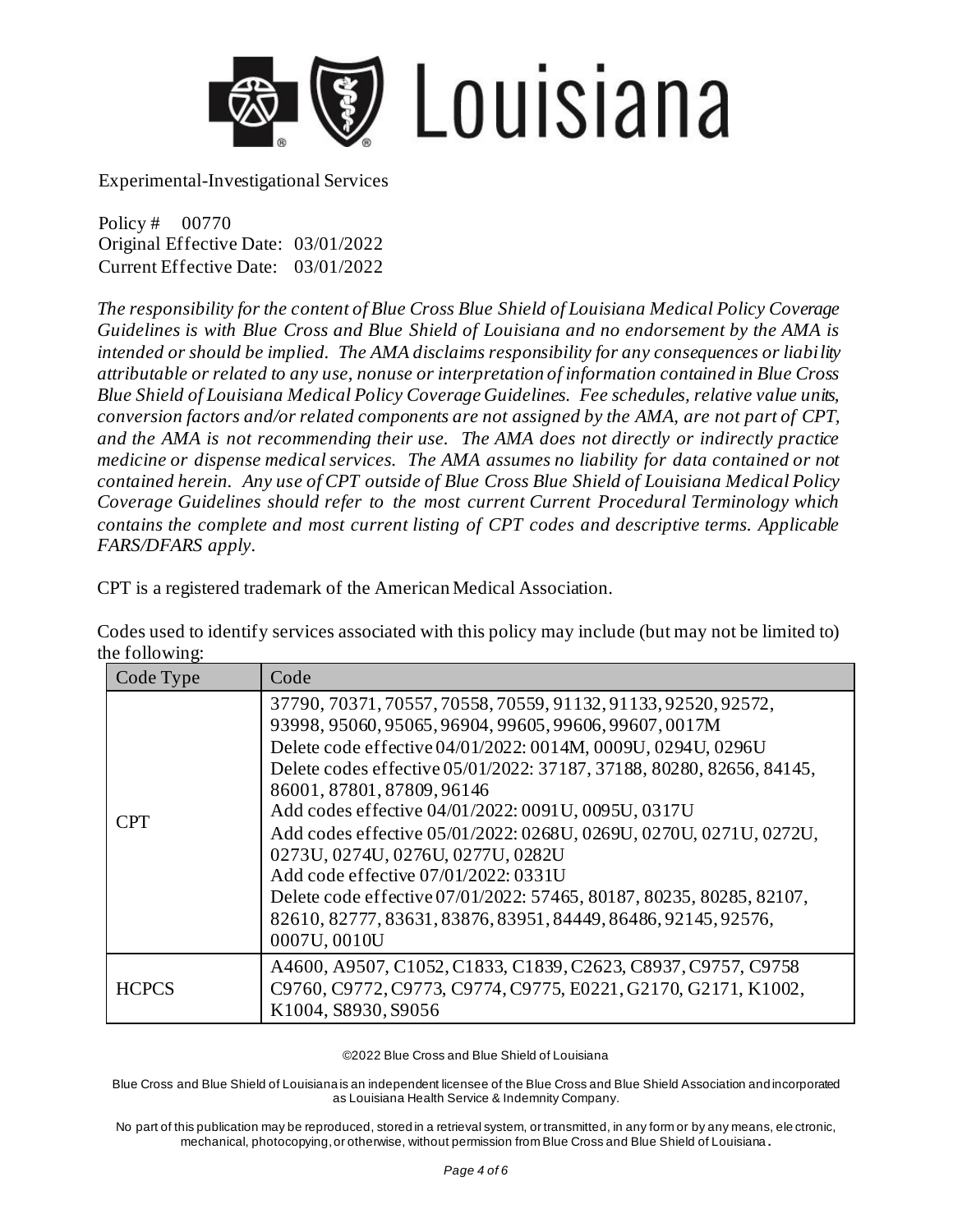

Policy # 00770 Original Effective Date: 03/01/2022 Current Effective Date: 03/01/2022

|         | Add code effective 04/01/2022: C1824, C9781, K1030                    |
|---------|-----------------------------------------------------------------------|
|         | Delete codes effective 07/01/2022: A4563, A4639, A7047, A9589, A9597, |
|         | A9598, B4105, J0591, J3570, Q3014, S8092                              |
|         | 0054T, 0055T, 0100T, 0174T, 0175T, 0184T, 0202T, 0207T, 0208T, 0209T, |
|         | 0210T, 0211T, 0212T, 0213T, 0214T, 0215T, 0216T, 0217T, 0218T, 0219T, |
|         | 0220T, 0221T, 0222T, 0234T, 0235T, 0236T, 0237T, 0238T, 0278T, 0308T  |
|         | 0330T, 0331T, 0332T, 0333T, 0347T, 0348T, 0349T, 0350T, 0351T, 0352T  |
|         | 0353T, 0354T, 0358T, 0378T, 0379T, 0408T, 0409T, 0410T, 0411T, 0412T, |
|         | 0413T, 0414T, 0415T, 0416T, 0417T, 0418T, 0419T, 0420T, 0422T, 0424T, |
|         | 0425T, 0426T, 0427T, 0428T, 0429T, 0430T, 0431T, 0432T, 0433T, 0434T, |
|         | 0435T, 0436T, 0437T, 0439T, 0440T, 0443T, 0444T, 0445T, 0464T, 0465T, |
|         | 0469T, 0470T, 0471T, 0472T, 0473T, 0481T, 0483T, 0484T, 0485T, 0486T, |
|         | 0487T, 0488T, 0491T, 0492T, 0493T, 0494T, 0495T, 0496T, 0505T, 0506T, |
|         | 0507T, 0508T, 0552T, 0554T, 0555T, 0556T, 0557T, 0558T, 0563T, 0567T, |
|         | 0568T, 0569T, 0570T, 0571T, 0572T, 0573T, 0574T, 0575T, 0576T, 0577T, |
|         | 0578T, 0579T, 0580T, 0583T, 0591T, 0592T, 0593T, 0594T, 0596T, 0597T, |
| T-Codes | 0598T, 0599T, 0600T, 0601T, 0602T, 0603T, 0609T, 0610T, 0611T, 0612T, |
|         | 0613T, 0615T, 0616T, 0617T, 0618T, 0619T, 0620T, 0621T, 0622T, 0623T, |
|         | 0624T, 0625T, 0626T, 0629T, 0630T, 0631T, 0632T, 0633T, 0634T, 0635T, |
|         | 0636T, 0637T, 0638T, 0639T, 0640T, 0641T, 0642T, 0643T, 0644T, 0645T, |
|         | 0646T, 0647T, 0652T, 0653T, 0654T, 0658T, 0659T, 0660T, 0661T, 0664T, |
|         | 0665T, 0666T, 0667T, 0668T, 0669T, 0670T, 0671T, 0672T, 0673T, 0674T, |
|         | 0675T, 0676T, 0677T, 0678T, 0679T, 0680T, 0681T, 0682T, 0683T, 0684T, |
|         | 0685T, 0686T, 0687T, 0688T, 0689T, 0690T, 0691T, 0694T, 0695T, 0696T, |
|         | 0697T, 0698T, 0700T, 0701T, 0702T, 0703T, 0704T, 0705T, 0706T, 0707T, |
|         | 0710T, 0711T, 0712T, 0713T                                            |
|         | Delete codes effective 05/01/2022: 0290T, 0356T, 0362T, 0373T, 0423T, |
|         | 0451T, 0452T, 0453T, 0454T, 0455T, 0456T, 0457T, 0458T, 0459T, 0460T, |
|         | 0461T, 0462T, 0463T, 0500T                                            |
|         | Delete codes effective 07/01/2022: 0479T, 0480T                       |
|         | Add codes effective 07/01/2022: 0607T, 0608T, 0714T, 0715T, 0716T,    |
|         | 0717T, 0718T, 0719T, 0721T, 0722T, 0723T, 0724T, 0725T, 0726T, 0727T, |
|         | 0728T, 0729T, 0730T, 0731T, 0732T, 0733T, 0734T, 0736T, 0737T         |

©2022 Blue Cross and Blue Shield of Louisiana

Blue Cross and Blue Shield of Louisiana is an independent licensee of the Blue Cross and Blue Shield Association and incorporated as Louisiana Health Service & Indemnity Company.